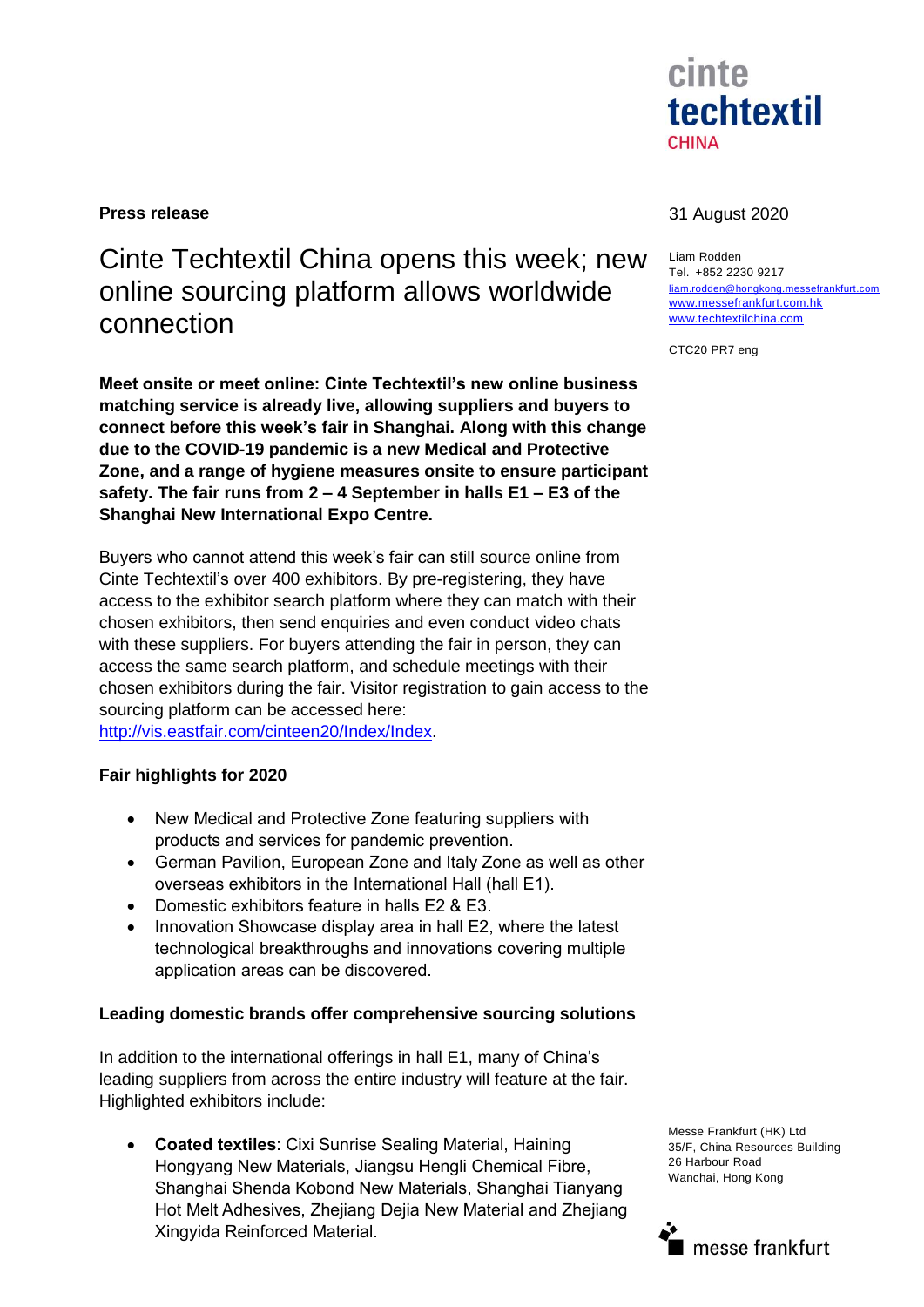- **Fibres & yarns**: Changqingteng High Performance Fiber Material, Changzhou Kexu Textile, Fujian Billion Polymerization Fiber Tech, Nanjing Fiberglass Research & Design Institute, Oriental Industries, Sateri, Shandong Hualun Advanced Materials, Sinowin Chemical Fiber and ZheJiang Sanwei Material Technology.
- **Machinery**: Changshu Zhentai Nonwoven, CL Nonwoven, Dalian Hualun Nonwoven Equipment Engineering, Dalian Huayang New Materials Technology, Hi-tech Heavy Industry, Jiangsu Yingyang Nonwoven Machinery, Qingdao Textile Machinery, Suzhou Tue Hi-tech Nonwoven Machinery and Xuzhou Henghui Braiding Machine.
- **Nonwovens**: Berry Global Group, Eastex Industrial Science And Technology, Foshan Nanhai Beautiful Nonwoven, Shandong Province Winson Non-Woven Materials, Tiandingfeng Holdings, Yantai Tayho Advanced Materials and Zhejiang Baoren Hezhong Technology.
- **PPE specialists**: Chuzhou Daddy's Choice Science and Technology, Decota (Huizhou) Elastics, Safmax (Qingdao) Protective Technology, Shandong Kangguan Medical Technology, Shenzhen Jiuwu Equipment Intelligent Technology, Sichuan Eupon, Tianjin Richpeace AI and Winner Medical.

# **Event programme highlights**

In addition to the products and technologies on display, the fair's fringe programme keeps the industry up to date on the latest trends and opportunities. Highlights include the 9th China International Nonwovens Conference, the Award Ceremony of the 4<sup>th</sup> China Industrial Textiles Industry Leaders, the Sateri Nonwovens Value Chain Sustainability Initiative presentation, and various other seminars and product presentations.

# **Extra precaution to maintain hygiene onsite**

To maintain a clean and hygienic environment for visitors and exhibitors to meet in, extra measures will be in practice at the fair. These include real-name registration, onsite temperature checks, frequent sterilisation of public areas and distancing measures for forum / seminar audiences, amongst others.

Cinte Techtextil China's product categories cover 12 application areas, which comprehensively span the full range of potential uses of modern textile technologies. These categories also span the entire industry, from upstream equipment and raw materials providers to finished fabrics, chemicals and other solutions. This full coverage of product groups and application areas ensures the fair is an effective business platform for the entire industry.

please visit: www.techtextilchina.com</u>. For more information about Messe Page 2 Cinte Techtextil China is organised by Messe Frankfurt (HK) Ltd; the Sub-Council of Textile Industry, CCPIT; and the China Nonwovens & Industrial Textiles Association (CNITA). To find out more about the fair,

Cinte Techtextil China Shanghai New International Expo Centre Shanghai, China, 2 – 4 September 2020